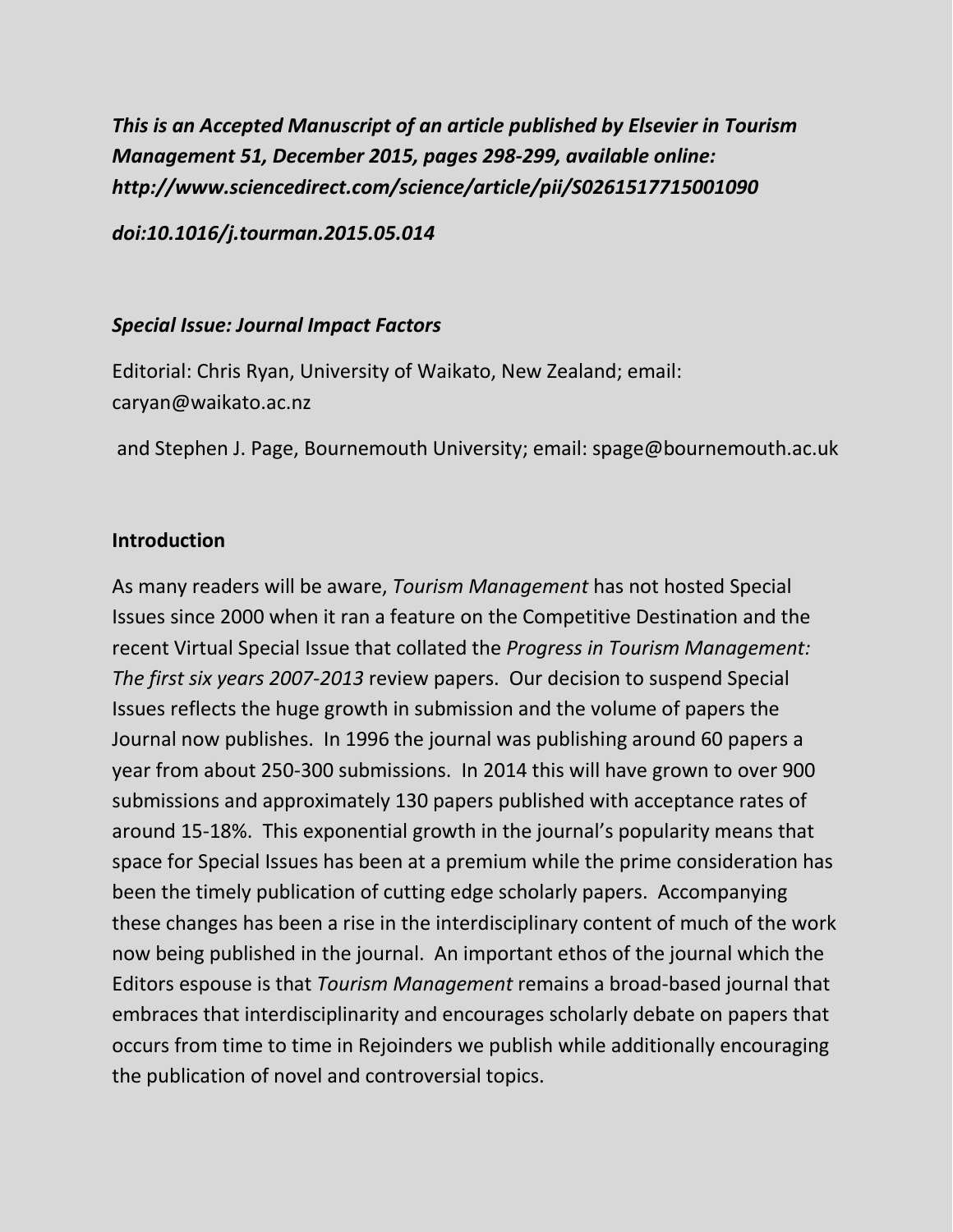This is where the origins of this special issue are rooted – the debate around a hotly contested subject – the Journal *Impact Factor* (often abbreviated to the IF). The origins of this debate are the receipt of a paper on the subject and the subsequent decision to commission commentaries from a series of academics who serve as Journal Editors in the Tourism field and who have published on the issue of Journals and ratings/metrics. The papers that are contained in this Special Issue are the opinions of the authors and do not reflect the views of the Publisher, as we encourage very open debate around a subject that has become prominent across the Sciences and Social Sciences. As a prelude to the individual papers, we provide a short discussion of the wider institutional and political context in which the Impact Factors and Journals debate has arisen.

## *The Institutional and Political Context of Impact Factors and Journals: The Transformation of the Higher Education sector*

Increasingly the public sector has come under closer scrutiny as to its spending as the neo-liberal agenda has been adopted in much of the English speaking world. This agenda has several facets, but one key aspect has been that the market place represents a better means of resource planning than government direction, and that government should therefore reduce its intrusion into the market place. Under this ideology the premises that created the welfare state in countries such as Britain, New Zealand, Australia and Canada have been increasingly questioned – and this debate has heavily influenced the provision of services such as health and education. Combined with this ideological shift, governments in many parts of the world have sought to extend university education for numerous reasons ranging from a perceived need for more educated labour, often guided by the OECD notion of providing 50% of the youth population access to higher education to stimulate a highly educated workforce and meet the needs of a modern economy based on knowledge. In addition, there is also a belief that education can be an important means of self-fulfillment. However, in more recent times, the functional aspects of a trained labour force seem to be the more important rationale for an expansion of university education in countries such as New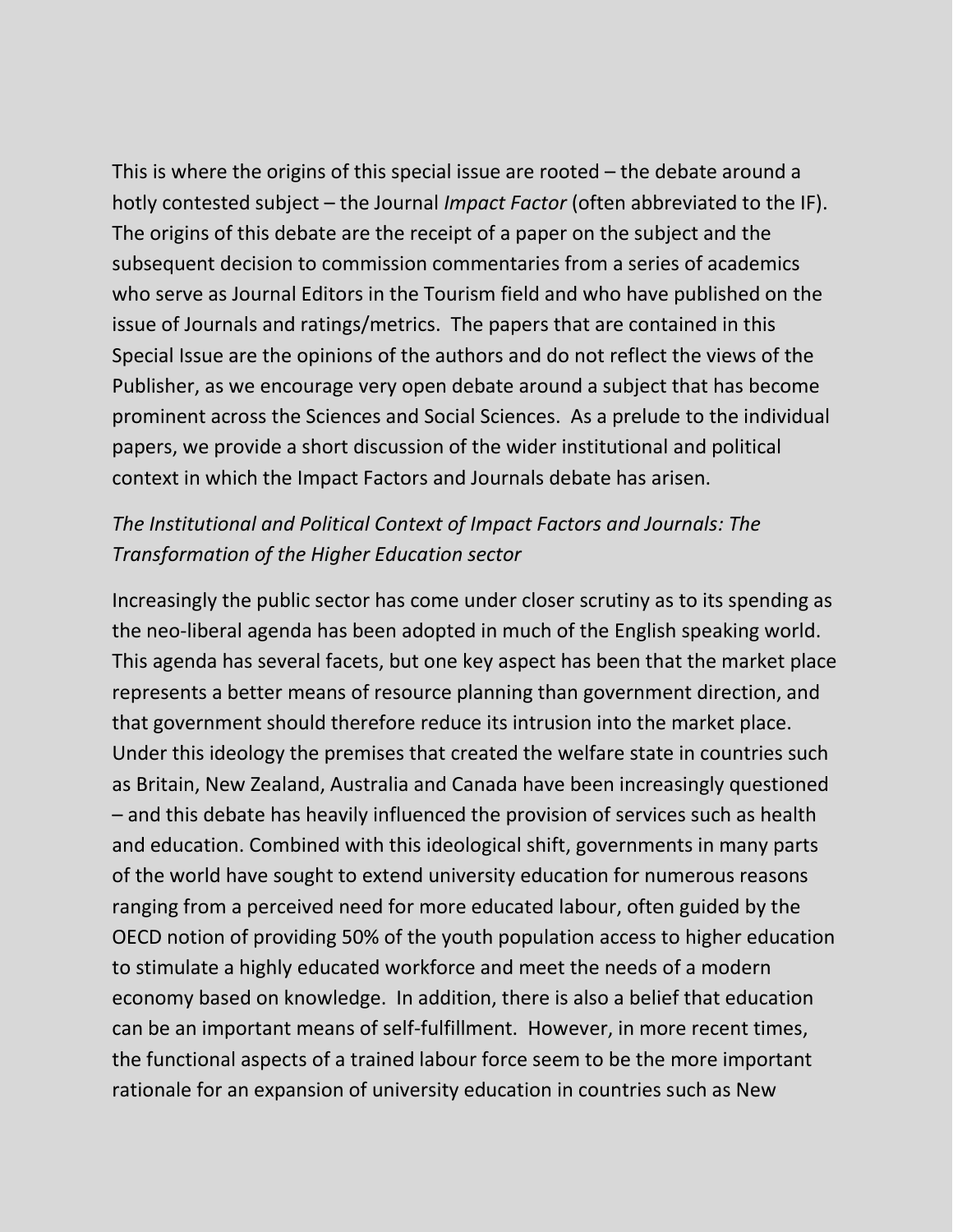Zealand, while too the internationalization of a global student market gives rise to utterances by some politicians that imply university education is to be valued primarily as an export.

Under these scenarios universities in the west have experienced growing budgets but often simultaneously lower income per student as student numbers have increased for more than 50 years (with an occasional contraction as budget cuts temporarily halted growth). Equally, and particularly in the last three decades, these stresses have been accompanied by greater demands of accountability in spending, flexibility in meeting shifting employer needs and growing competition for funding from both the public and private sectors. Conversely these factors have also led to the growth of a larger number of administrative posts in universities, and the development of university marketing initiatives that replicate processes in the corporate world in, for example, the sponsorship of sports teams, venues and events. One consequence is that, in many western universities, academics may now be less than 40% of the total workforce.

In a further duplication of the corporate world, the traditional patterns of academic employment are being increasingly eroded as greater use is made of short term contracts associated with specific courses, initiatives and research projects. Such practices are deemed to provide flexibility and to be cost effective.

These factors have all led to a wish to measure performance, and many countries have now initiated mechanisms of monitoring teaching and research at a governmental level, while individual universities, faculties and departments have instituted their own measures. As noted in the following papers, this process has become global as universities compete for higher standings in global measures such as those associated with the Times Higher Education listings and the pursuit of achieving the Top 100 rankings as a mark of prestige and standing.

This background explains the importance being attributed to Impact Factors – a metric that has come to measure research performance, and hence in turn a measure being used when seeking to employ staff at all levels. The deficiencies of the metric are generally well known among academics. As noted in the commentaries that follow, they are poor at comparing research across different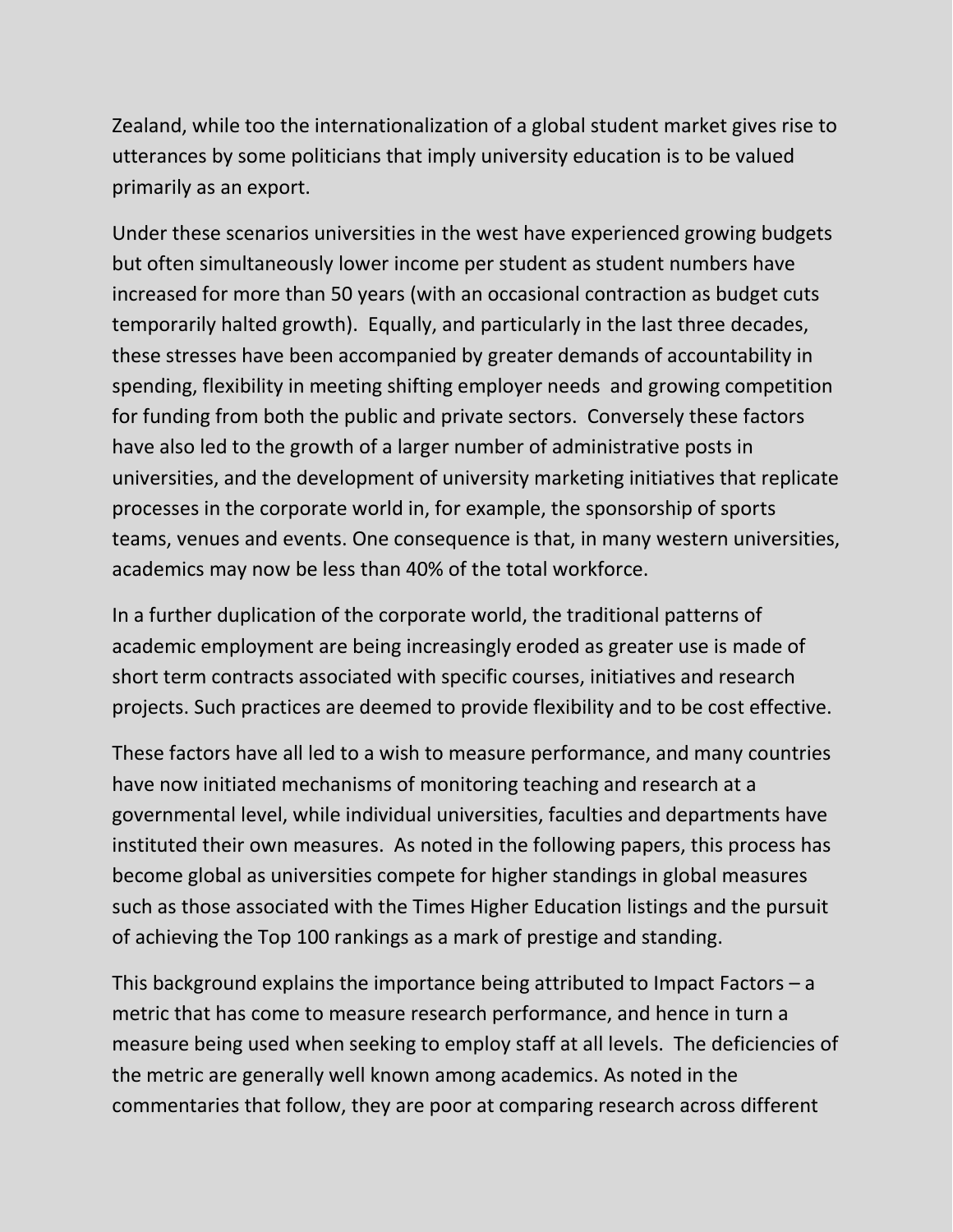disciplines while critics also state they lead to less innovative work, an underevaluation of work completed outside of restricted lists of journals, less holistic reporting of research as authors seek more than one publication from a project, and an under-evaluation of the other aspects of academic life including teaching, peer support and a sense of community. This has been accompanied by the marketization of higher education in many countries national government policies, meaning that Universities have employed larger numbers of administrators to manage the increased accountability agenda. This has been driven by the need for regular reporting of performance to central government agencies and internal accountability to measure performance against recruiting students for budgetary reasons and retaining them. These pressures have been increased by the growing demands imposed by the new information technologies for measuring all facets of the student experience, research performance and other areas of operations including financial performance, prudence and risk on University balance sheets. Indeed one might argue that the very soul of the university is under stresses not previously experienced in a history of centuries now that they are multi-million dollar businesses sitting within a public sector environment subject to market forces and the vagaries of competition.

These issues are not restricted to the older universities of the western world. The newer universities of Asia also strive to attract students (in some cases in face of ageing populations) and to retain good staff and offer them attractive careers. In both old and new universities the focus has to simultaneously be on maximizing revenues, achieving corporate goals and satisfying students – not as learners – but as consumers – the consequence of a gradual state transformation stimulated by the shift to fees and a more user-pays philosophy. Easily assessed units of measurement become important as a short hand by which to judge academic performance – and of these the Impact Factor that seeks to measure the value of research in terms of citations has become an important criterion.

The Impact Factor has thus come to play an increasing role for academics in university life – in some cases (as in China) it bestows through publication the required doctoral degree, and commonly it determines the nature of posts to be gained, of whether tenure might be granted and to what extent promotion might